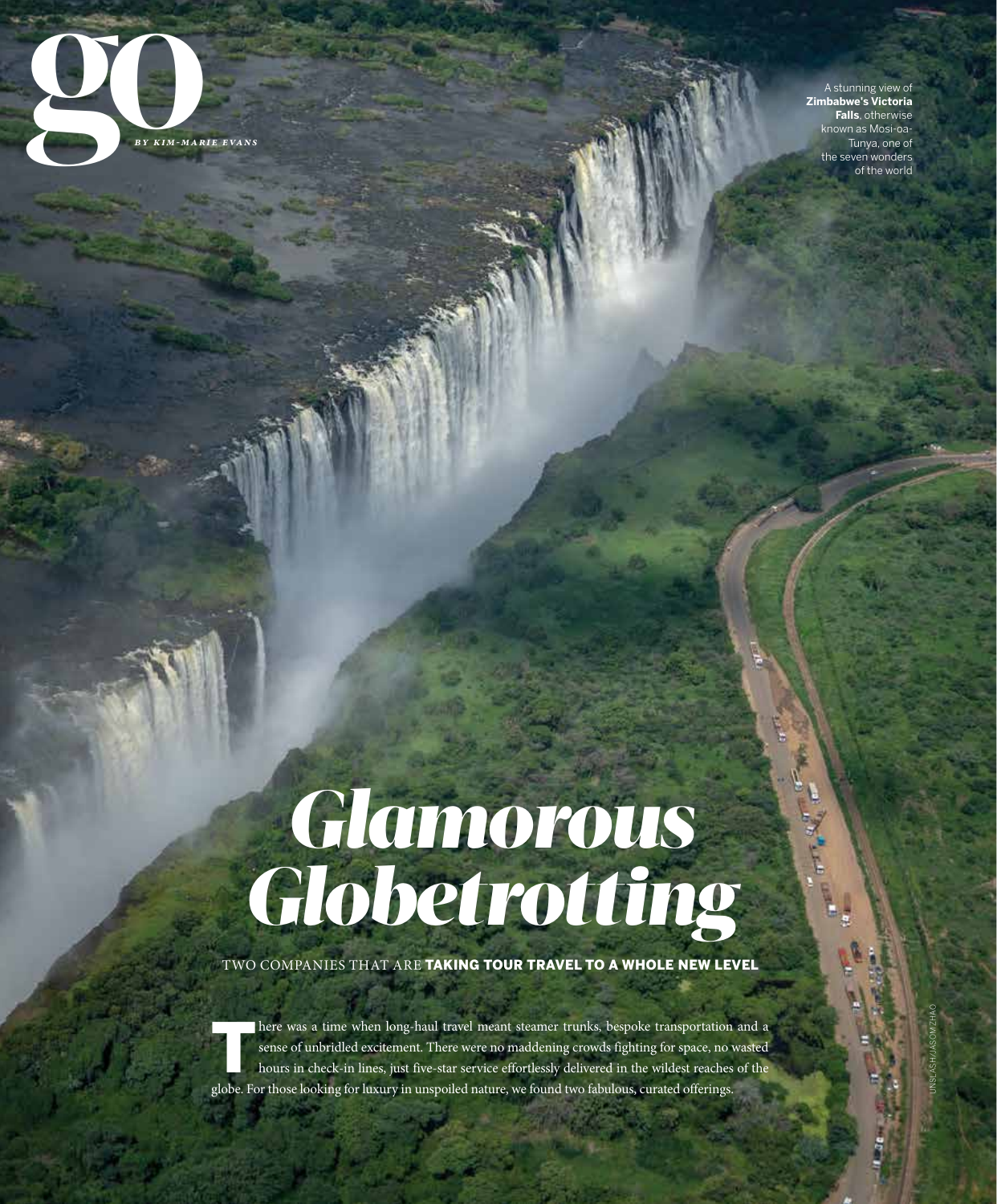

**above:** A suite at the Matetsi River Lodge **below:** Four-star dining along the river

CONTRIBUTED

CONTRIBUTED





# *A SAFARI LIKE NO OTHER*

For big game without the big crowds, Roar Africa and its founder Deborah Calmeyer escort just ten guests aboard a specially outfitted Emirates A319 jet for the safari of a lifetime. (Upcoming trip is **August 26 to September 7, 2022**.) Roar is the first and only company that Emirates has allowed to customize an aircraft. The inaugural Greatest Safari on Earth embarked in August of 2021 and was a huge success. But at \$125,000 per person, it doesn't come cheap.

It's fitting that such an overthe-top travel experience begins with a stay at the glittering **Bulgari hotel** in Dubai. Guests then board the customized Emirates jet, along with Deborah and her expert team, including Dr. Ian McCallum, renowned poet, conservationist and psychiatrist, and Dr. Lucy King, a zoologist.

The first stop is in **Zimbabwe** to visit one of the world's seven wonders—**Victoria Falls**,

### *TAKING RESPONSIBILITY*

**The luxury of this experience is matched only by its intention to support local communities and wildlife. Deborah and her team have long been committed to conservation, humanitarian work and economic education and development in Africa.** 

**Conscious that flying on the new A319 Executive Private Jet creates a significant carbon footprint, Roar Africa ensures the entire trip (flights and on-the-ground emissions) are carbon-neutral with high-quality offsets. Environmental projects that were funded from the inaugural journey include the installation of sixty-nine solar panels in Rwanda, the planting of 1,300 trees, access to fresh water for 3,000 Kenyans and donations to Rhinos Without Borders in Botswana.**

**Deborah reflects on her venture: "Witnessing the transformation of our guests as they were immersed in the wilderness reaffirmed the importance of returning humans to wild spaces. It's my sincere hope that this journey will inspire a new wave of responsible tourism to Africa. The enormous pride and unending hope of the African people in each country made us all the more aware of the essential role tourism plays in Africa, and I can't wait to do it all over again in 2022 and 2023."**

otherwise known as Mosi-oa-Tunya (The Smoke that Thunders). Lodging is at **Matetsi Private Game Reserve**, which sits on the banks of the mighty Zambezi River. All meals are included, and each suite has a private plunge pool to refresh after a day of adventure.

Days are spent on game drives at both **Matetsi** and the nearby **Moremi Game Reserve**. One day is set aside for a riverboat cruise along a private stretch of the river, which is home to the hippos, exotic birds and crocodiles. Also, expect to see vast elephant herds wander down to the water for a drink as you float past.

Next stop is the **Xigera Safari Lodge,** located in a quiet corner of **Botswana** often referred to as Africa's "Last Eden." At **Xigera**  (pronounced Kee-jeera), you create and curate your own dining experience. The talented chefs have an "anything, anytime" approach. Whether it's a bush breakfast or a picnic on your private deck, the chefs are always happy to oblige.

The third stop is perhaps the most extraordinary. You'll camp at **Angama Mara,** which is located high above the floor of **Africa's Great Rift Valley**. The lodge takes its name from the Swahili word for "suspended in midair." The camp is a collection of tented suites overlooking **Kenya's Maasai Mara**, considered the loveliest game reserve on the continent.

You can choose to drift across the Mara in a hot air balloon, take a walking safari with the local Maasai, or enjoy a picnic in the same location where scenes from *Out of Africa* were filmed. Here is your chance to witness a portion of the "Great Migration." This is the journey of millions of wildebeest, accompanied by zebra, gazelles, elands and impalas, that stampede about 1,800 miles in search of greener pastures. Pure magic. The last stop at **Singita** 

**Kwitonda** in **Volcanoes National Park, Rwanda**, allows guests to observe endangered mountain gorillas. About 600 mountain gorillas, which make up more than half of the world's mountain gorilla population, live in the area of Rwanda's Volcanoes National Park. The trek to meet the majestic beasts is considered one of the most dramatic, thrilling and poignant wildlife experiences.